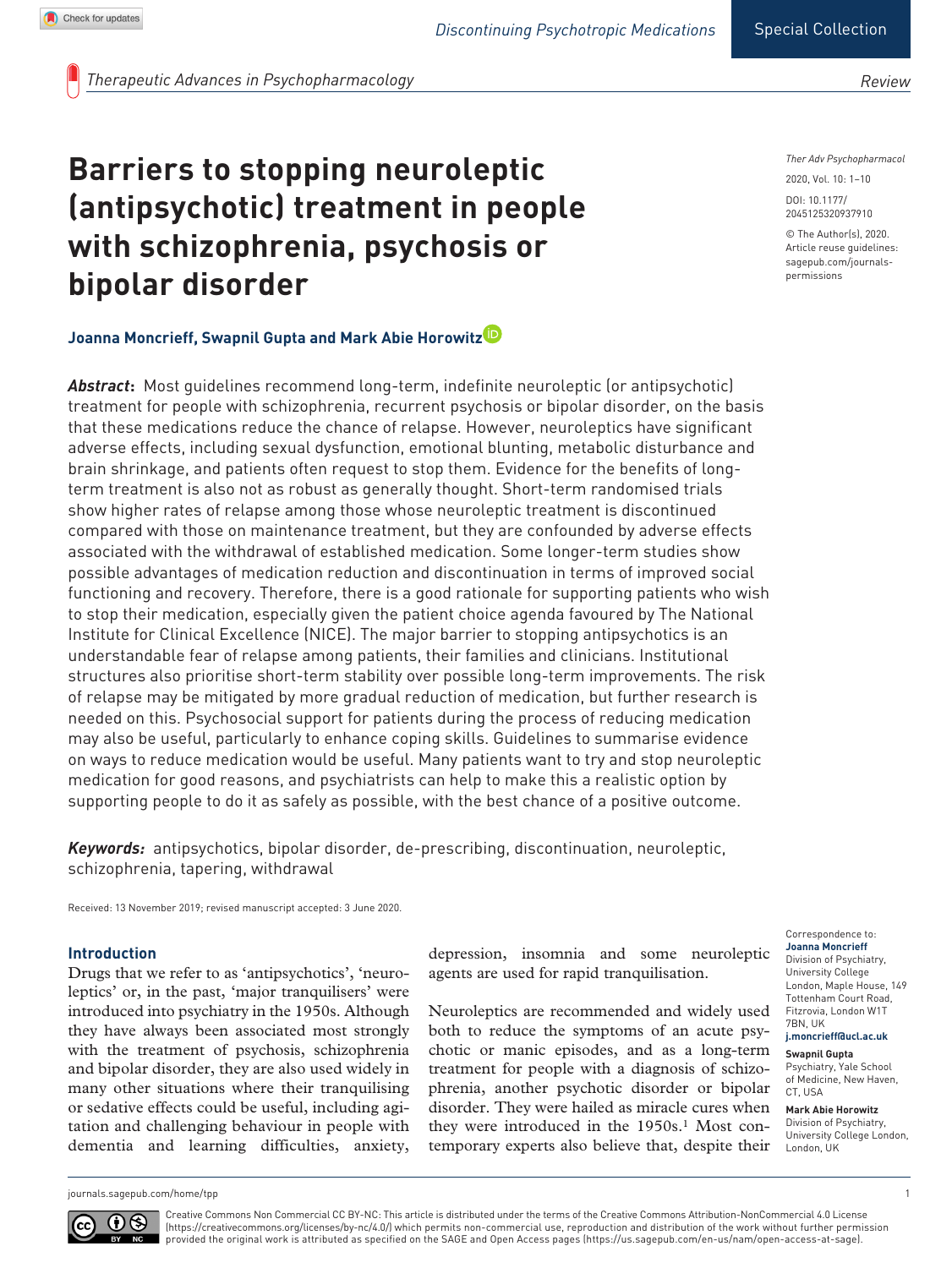adverse effects, neuroleptics undoubtedly have 'a favourable benefit-to-risk ratio'2 for people diagnosed with schizophrenia, and that long-term, indefinite treatment should be recommended to everyone in this situation.2,3 Certain neuroleptic agents are among recommended long-term treatments for the prophylaxis of bipolar disorder and this is now among the most common indications for the use of these drugs.4

#### **Why stop neuroleptics?**

So if neuroleptics are widely believed to be so effective, why might someone decide to stop taking them, and should clinicians ever support or encourage such a decision?

Although it is recognised that many people with long-term medical conditions do not adhere perfectly to medication regimes, $5$  when people with severe mental disorders stop medication they are often considered to have done so because they lack 'insight' into their disorder. Yet we know that neuroleptics produce serious physical complications and induce mental and behavioural alterations, such as sedation, emotional blunting and sexual dysfunction, that are often experienced as highly unpleasant by users. Despite early promises, second generation antipsychotics have proved no less harmful than their predecessors. In addition to previously recognised serious adverse effects such as tardive dyskinesia, neuroleptic malignant syndrome, weight gain, diabetes and sudden cardiac death, recent evidence suggests that neuroleptic treatment is associated with brain shrinkage.<sup>6–8</sup> Although the evidence on whether this is linked to cognitive impairment is not entirely consistent, it is an obvious concern, especially as the reduction in brain volume was thought to be evidence of the toxic effects of schizophrenia itself, and therefore cited as one of the justifications for long-term neuroleptic treatment.9 Many qualitative studies show that some users experience the effects of neuroleptics as debilitating and harmful, and are sceptical or ambivalent about whether they confer any overall benefit.<sup>10,11</sup> A decision to stop taking neuroleptics is not therefore necessarily irrational. It may be an understandable and rational response to the burden of adverse effects these drugs produce.<sup>12</sup>

As well as the burden of adverse effects, some features of the evidence base for long-term neuroleptic use mean the benefits that are usually attributed to this treatment are not as secure as usually believed. Maintenance treatment is recommended on the basis of discontinuation trials, whereby people who are already taking neuroleptics are randomised either to continue taking them or be switched to placebo.<sup>13</sup> Although these trials demonstrate reduced rates of relapse with continuing drug treatment, it needs to be appreciated that they are discontinuation trials, rather than trials testing the difference between continuing treatment or placebo over the long-term. They all involve people who have already been established on neuroleptic treatment, indeed, often for years, beforehand. Therefore, the perceived benefits of continuous neuroleptic treatment in these studies may result from a prevention of adverse effects associated with 'neuroleptic withdrawal' rather than representing the benefits of long-term treatment in itself.

The fact that that cessation of neuroleptics could lead to characteristic signs of withdrawal including agitation, anxiety, restlessness, insomnia and irritability, and occasionally psychotic symptoms that did not exist previously was recognized as far back as the  $1960s$ ,<sup>14,15</sup> and has been explored in more detail recently.16 Withdrawal symptoms are relevant because they may be mistaken for relapse in randomised trials, especially where relapse is defined as a small increase in a broad range of symptoms and behaviours, as it often is.<sup>17</sup>

Some case studies suggest that neuroleptic withdrawal may occasionally provoke the onset of psychotic symptoms in people who have never had them before, including people with no prior history of mental health problems.<sup>18</sup> These case reports include new onset psychosis during the discontinuation of D2 blockers, such as metoclopramide and domperidone,<sup>19,20</sup> that are used for other medical indications. Psychotic symptoms provoked by withdrawal will also be classified as relapse in randomised trials of long-term treatment.

The possibility that trials of maintenance neuroleptic treatment reveal the adverse effects of drug discontinuation has been highlighted by emerging evidence about the withdrawal effects of other prescription drugs, including antidepressants.21–23 In addition to withdrawal symptoms, some evidence suggests that neuroleptic discontinuation can increase vulnerability to a relapse of the underlying condition. We know from animal studies that antipsychotics induce changes in the brain's dopamine system, for example, that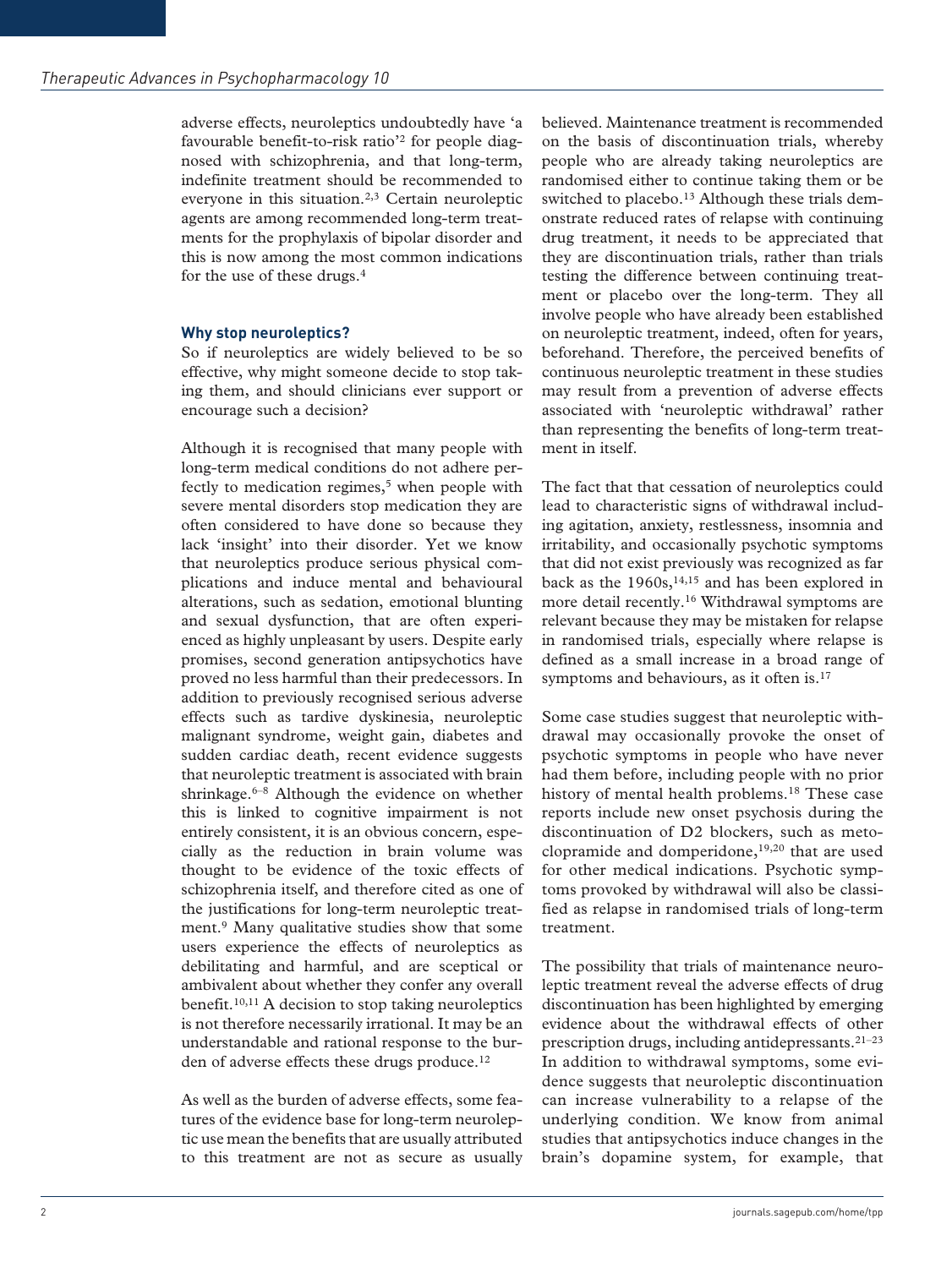persist for some time after treatment is stopped.24,25 These changes may make people more susceptible to experiencing a psychotic episode when no longer opposed by the presence of the drug. In line with this hypothesis, the increased risk of relapse associated with discontinuing neuroleptic treatment is highest in the weeks and months following discontinuation, and declines with longer term follow up.13,26,27 In one study, for example, 50% of relapses in the group who were switched to placebo occurred within the first 3months.26

Moreover, some studies suggest that gradual withdrawal is less likely to lead to relapse than abrupt withdrawal, $27$  although some analysis has not replicated this finding.13 The possibility that withdrawal of long-term medication may precipitate relapse has been clearly demonstrated in the case of lithium treatment in people with bipolar disorder, where it has been consistently shown that the risk of relapse is higher after stopping lithium than it was before people started.28–30 No comparable studies have been conducted with people on neuroleptics for psychotic disorders.

Therefore, the evidence from which the benefits of long-term neuroleptic treatment was deduced does not necessarily demonstrate the benefits of long-term treatment, and may, sometimes at least, merely reflect the difficulties of neuroleptic discontinuation. This realisation tilts the balance of considerations with regard to the long-term use of these drugs. It suggests that an increased risk of relapse in the short term following antipsychotic discontinuation does not need to be interpreted as a sign of the inevitable return of a chronic and worsening condition, but can be seen instead as a temporary hurdle to be traversed in the process of coming off these medications.

In addition, several naturalistic studies that involve follow up of people with a first episode of psychosis or schizophrenia find, in contrast to short-term randomised trials, that people who avoid taking ongoing neuroleptic medication show better outcomes over long-term follow up of 10–20years.31–34 However, confounding by underlying prognosis may explain these results, partially at least. In contrast, a study of prevalent cases in rural China found that people who had never had antipsychotic treatment were less likely to be in remission than people who had received treatment.35,36 However, this study has been criticised for comparing unlike groups – the treated group consisted of younger, married and

educated urban patients while the untreated group consisted of older, unmarried, chronic, rural and uneducated patients.<sup>37</sup> A study using data from a national registry reported higher mortality and readmission to hospital among people who were non-users or who discontinued antipsychotics compared with long-term users,<sup>38</sup> but it has been criticised for inadequate control of confounders and likely omission of many deaths.39 Naturalistic studies of outcomes of people with bipolar disorder in the early 20th century cast doubt on the effectiveness of prophylactic drug treatment for this condition.40,41

Two randomised controlled trials of antipsychotic maintenance treatment have reported on longterm outcomes, both involving people with a first episode of psychosis. One was an open trial that evaluated a gradual and supported reduction of neuroleptic treatment compared with maintenance treatment.<sup>42</sup> This suggested that even though people allocated to antipsychotic reduction were more likely to deteriorate in the short term compared with people allocated to maintenance treatment, in the long term they were twice as likely to show improved social functioning and recovery. Rates of relapse, though raised to begin with, evened out with longer follow up.<sup>42</sup> The other trial consisted of a placebo-controlled trial of quetiapine maintenance that lasted initially for up to a year; 10-year follow-up data suggested that more people originally randomised to placebo initially showed a poor outcome that consisted of a composite of suicide or clozapine treatment or a deterioration in symptoms.43 No individual outcome measure differed between the randomised groups, however, and a fifth of the sample was included by using their last observation during the actual trial rather than follow-up data.39 It should also be noted that, unlike in the Wunderink study, in this latter trial there was no difference in dose of medication at the end of long-term follow up between patients in the discontinuation and maintenance groups. Therefore, the study did not necessarily evaluate the effect of dose reduction in the long term. Its results may be explained by the short period over which quetiapine was discontinued (6 weeks) provoking relapse or withdrawal and resulting in the recommencement of antipsychotic medication. Since both these long-term follow ups involved people with a first episode of psychosis, there is still a lack of data on the long-term outcomes of reducing and discontinuing antipsychotic medication in people with recurrent psychosis or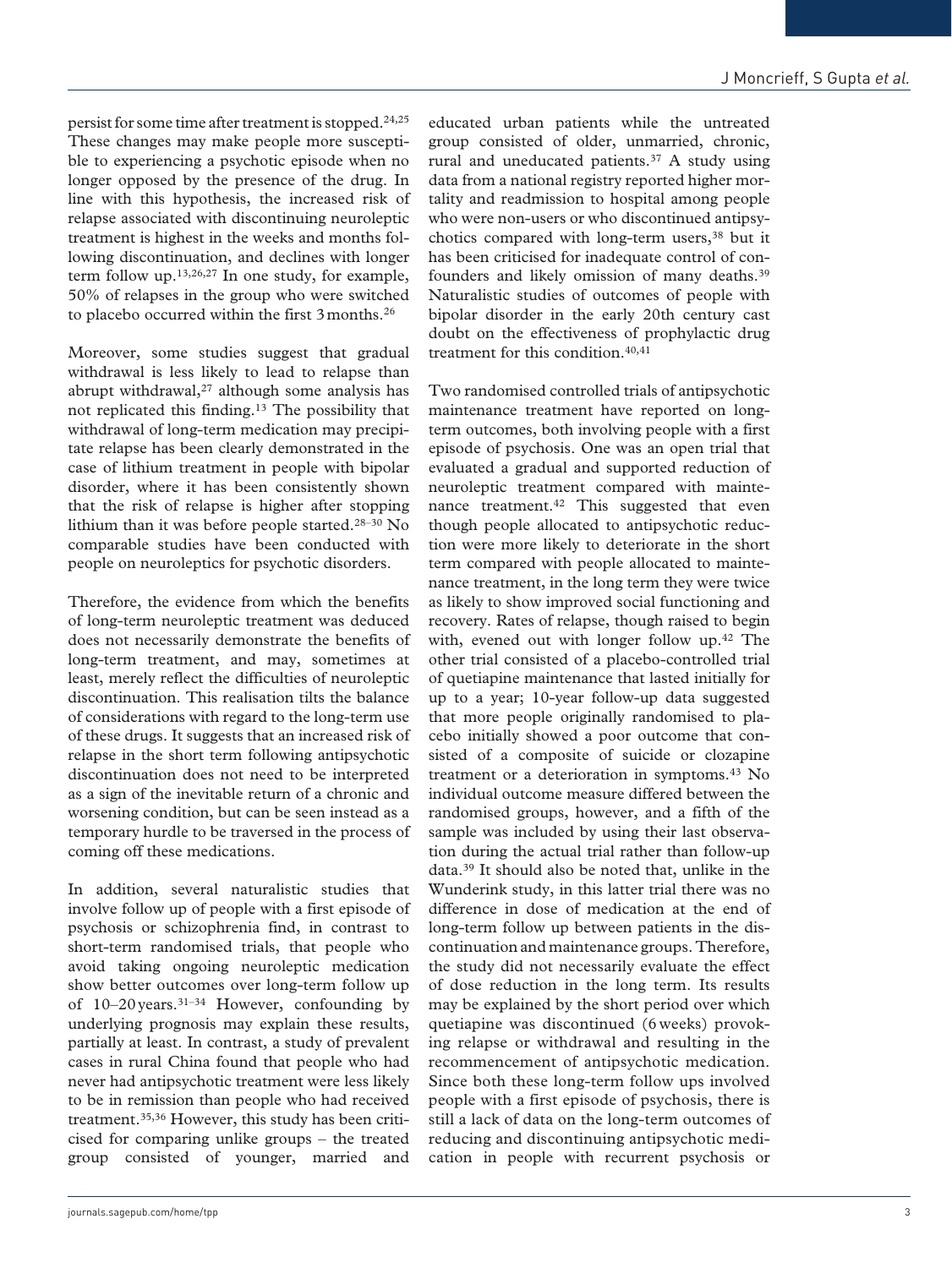schizophrenia. A study is currently underway with this population.<sup>44</sup>

Consistent with this account, some patients may reasonably articulate a preference to experience greater functional capacity (being alert enough to work or volunteer, engage in relationships) at the 'cost' of a greater burden of symptoms such as hallucinations or a greater risk of relapse.<sup>45</sup> Although many people fear the experience of relapse, for some, risking relapse is preferable to the continuous debilitation produced by neuroleptics.46–48 The balance of the harms and benefits of treatment may also shift over time, especially as some patients develop a greater ability to tolerate symptoms of their illness, as a portion of patients do.<sup>49</sup>

Hence, helping people to try and stop neuroleptic medication may be justified in some circumstances and is consistent with a framework of enabling patient choice recommended by the National Institute of health and Clinical Excellence (NICE).<sup>50</sup> It may reduce the burden of adverse effects, reflect patient preferences and lead to functional improvement in the long-term despite an increased risk of relapse or deterioration in the short-term. Moreover, evidence for the benefits of long-term treatment is not as robust as is often presented. Even if people are not successful in stopping neuroleptics completely, a supported process of gradual reduction may enable them to achieve a lower dose, which will mitigate some adverse effects and may make the treatment more tolerable and compatible with a reasonable quality of life. In situations where patients and clinicians disagree about the wisdom of stopping medication, supporting patients to reduce medication gradually may avert the risks associated with covert and abrupt discontinuation.

## **Relapse**

Barriers to the simplification of complex medication regimes are now well-recognised, $51$  but stopping neuroleptics presents particular problems.

One of the principle barriers to stopping neuroleptic treatment is the issue of relapse.<sup>51</sup> The risk of relapse may be minimised by reducing medication gradually, $27$  although evidence is sparse and inconsistent on this point.<sup>13</sup> Nevertheless, it should be acknowledged that relapse is a risk of discontinuing neuroleptics. Relapse may occur because the prophylactic effect of the drugs has

been removed, it may occur because stopping the drugs increases the individual's vulnerability to having a relapse that may not otherwise have occurred at that point, or it may unmask ongoing psychotic symptoms that were effectively suppressed by the drug. It is difficult to tease apart these possibilities or to fathom which explanation applies in individual cases.

Relapse means different things to different people,51 and there is no agreed or consistent definition.17 The term may be used to refer to an increase in non-specific or psychotic symptoms, which may, in some instances, represent normal fluctuations for the individual, or may be the consequence of withdrawal. In other cases, however, relapse can be severe, and may lead to hospitalisation and all the disruption that goes with that. Having a relapse may be made even more distressing because it can be interpreted as a sign of failure and an indication that lifelong treatment is now the only option. This is linked with the assumption that relapse always represents the resurfacing of the underlying condition, rather than an episode related to the discontinuation process itself. This is the frequent perception of mental health professionals, who are therefore sometimes reluctant to support people's wishes to discontinue neuroleptic medication.

For some people relapse may be important to avoid at all costs, especially when previous episodes have involved the individual becoming violent towards themselves or the people around them.48 Yet others may be prepared to run the risk of having a relapse in order to have a chance of avoiding the adverse effects of neuroleptic medication and have a better quality of life in the long run. This would be consistent with findings from the recovery literature that many people prioritise quality of life and functioning above the presence or absence of symptoms.52 Those people with a diagnosis of bipolar disorder and others who recover completely from psychotic episodes, in particular, may logically prefer to tolerate a higher risk of relapse rather than endure the adverse impact of taking neuroleptics in between episodes. On the other hand, families, carers and clinicians may be reluctant to take the risk of having to endure another relapse, and this makes the process of withdrawal even more difficult, since many people report that they benefit from having support from other people when they try to reduce medication.46,53–57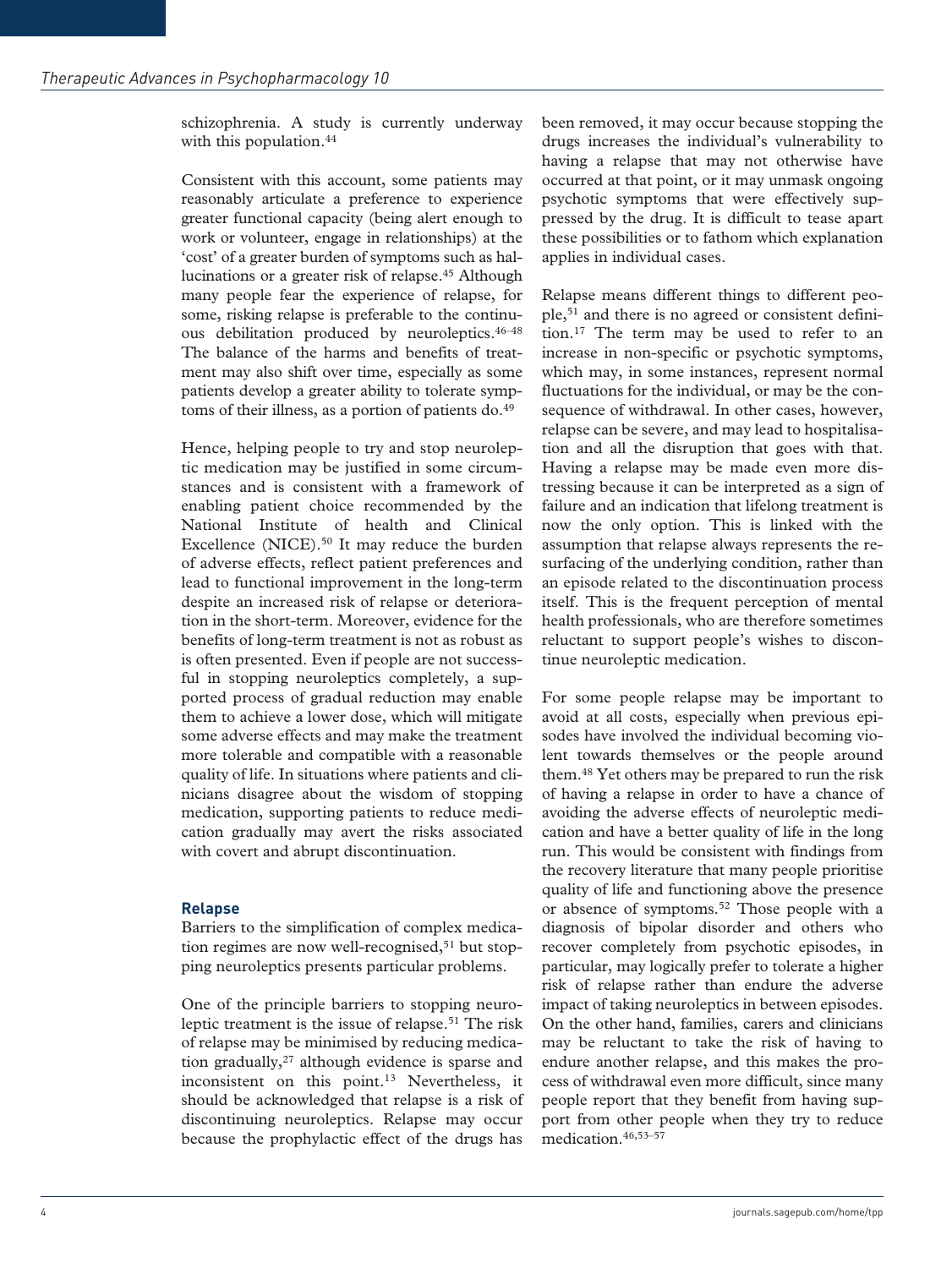# **Institutional factors**

Societal and institutional forces are ranged against any strategy that could increase the risk of a relapse of a severe mental disorder. The shortterm costs of someone having a relapse can be high. People may sometimes behave in ways that are disturbing and socially disruptive when they are in the midst of a psychotic episode, and this can be frightening and upsetting for other people. People may also need to stop work, or become unable to fulfil other duties. They may need care, so that someone else needs to stop work in order to look after them. They may need hospitalisation, which, if involuntary, can be traumatising, and is costly.

Hence there are economic and social pressures to avoid relapse in the short term that may, in practice, trump any potential long-term benefit of discontinuing neuroleptics. This is exacerbated by the reduction in psychiatric inpatient beds that has accelerated over recent years in order to contain health service budgets. What this means is that short-term stability is prioritised by health services at the cost of potential improvements in quality of life, health and independent functioning in the long-term.

Although there is political support for involving all patients in decisions about their care, including those with severe mental disorder,<sup>50</sup> older paternalistic attitudes persist. The idea that someone with a mental disorder could make a rational decision that should be respected is still not universally embraced, especially when that decision involves a rejection of medical treatment. Medical professionals find the rejection of treatment difficult in general, and therefore when the individual has a mental disorder it is easy to blame the disorder as a way of disguising the difference in values. It has been shown that clinicians have negative views about reducing medication in people diagnosed with schizophrenia,<sup>58</sup> and can react punitively against people who do not adhere to treatment recommendations.59 When someone relapses, this is often interpreted as a lesson that the individual was not fit to make decisions and long-term treatment is presented as the only really rational option, despite whatever harmful and unwanted effects it provokes. Indeed, there is often a moral tenor to judgements about medication and relapse. Taking long-term treatment is viewed as a moral responsibility and refusal of it as foolish or even immoral behaviour.

Sometimes people with mental disorder do become irrational, confused and behaviourally disturbed in such a way that interferes with their decision-making capacity and may lead to them being subject to compulsory hospitalisation and treatment under the law. Yet people regain capacity as they improve, and, even when unwell, people may be able to make rational decisions about medication, even while other areas of their capacity are disturbed. Hence, people subject to the Mental Health Act are not necessarily unable to make sensible decisions about their treatment, although there may be legitimate reasons to override someone's wishes if their behaviour endangers other people's safety or welfare.

### **Anxiety and indifference**

All mental health problems can be frightening, and people are particularly worried about the possibility that they might recur. Anxiety is therefore a common accompaniment to the process of reducing and stopping a psychiatric medicine.<sup>51</sup> This is compounded by the narrative that mental disorders like schizophrenia are lifelong conditions, even though we know that a significant proportion of people who have had one or two psychotic episodes will make a complete recovery, regardless of treatment, and that many others will have significant periods of good mental health.<sup>60,61</sup> For this reason, it can be particularly disorienting for people to hear that discontinuing their neuroleptic medication may be a sensible option to consider when they have been told otherwise all their lives, and have built their identity around being a long-term patient who needs medication.

The rebound emotions that people can experience while reducing neuroleptic drugs or after stopping them, are likely to compound this anxiety. Neuroleptics are recognised to suppress emotional reactions, producing a state of emotional blunting or indifference.<sup>62</sup> From experience with other drugs such as selective serotonin reuptake inhibitors (SSRIs), which also blunt emotions and can cause rebound emotional lability after discontinuation, it is likely that people who are withdrawing from neuroleptics will experience heightened emotions. Although people often welcome the return of feelings after years of emotional suppression, still they may need to learn how to manage a normal range of emotions, and this task is complicated further by the intensity of rebound emotions following drug withdrawal.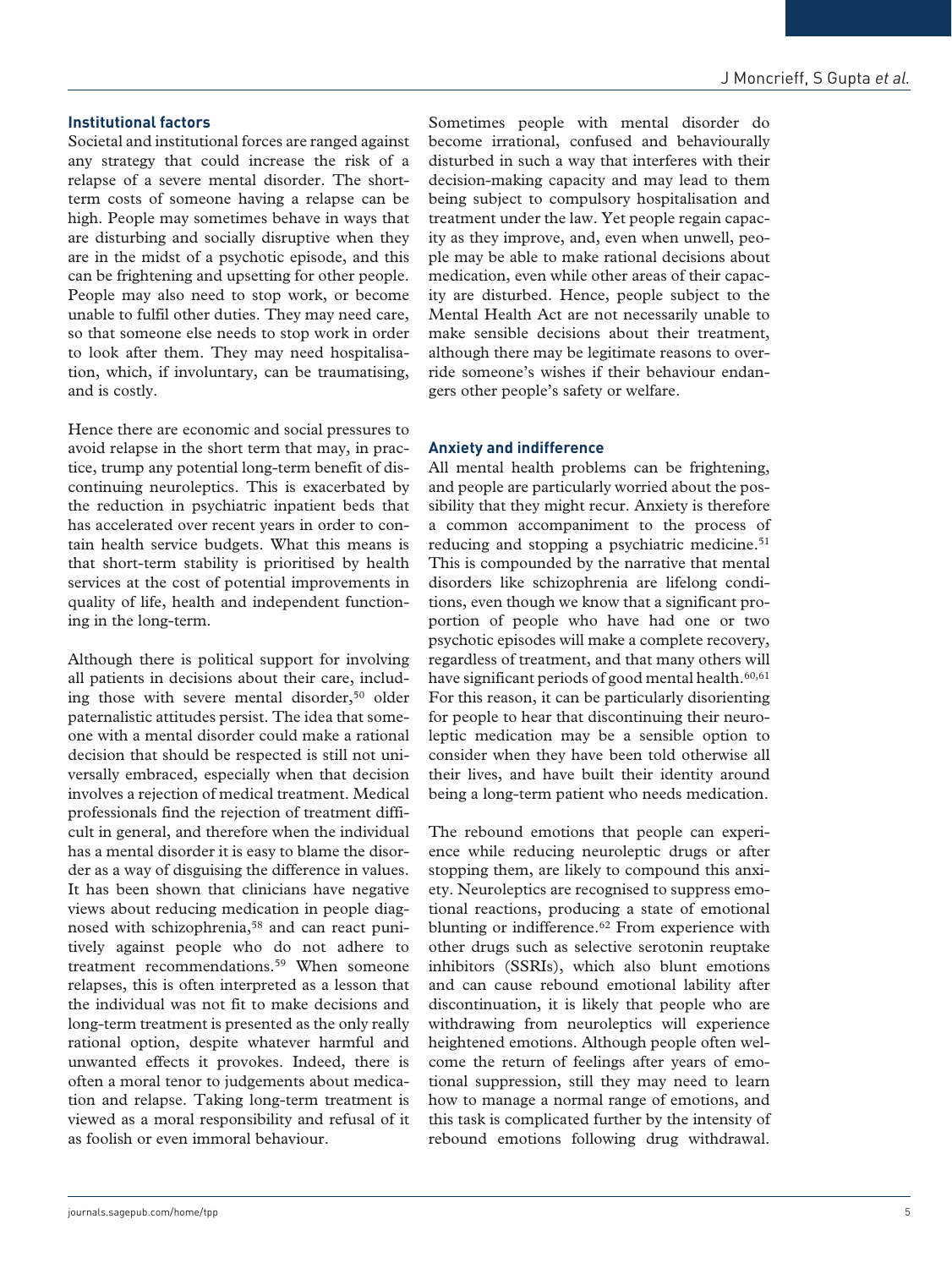Since fear of relapse is associated with a higher risk of relapse,<sup>63</sup> it has also been suggested that anxiety about medication withdrawal, coupled with anxiety precipitated by the process of withdrawal itself, may increase the individual's vulnerability to relapse and may be one of the mechanisms whereby medication withdrawal itself precipitates relapse.<sup>63</sup>

The lethargy and indifference that neuroleptics induce may also discourage people from trying to stop or reduce their medication in the first place. These effects may be superimposed on motivational deficits associated with conditions like schizophrenia, and compounded by the social marginalisation of the mentally ill, which can leave people feeling powerless and ineffective. People often give up hope of ever resuming normal activities and settle instead for a constrained lifestyle with limited opportunities.

## **Overcoming the barriers to neuroleptic discontinuation**

Any intervention that reduces the risk of relapse associated with discontinuing neuroleptics would help people who want to try this option. It would reduce the anxiety associated with the process of medication reduction for patients, carers and professionals alike.

There is some evidence that gradual reduction of neuroleptics prior to cessation may reduce the risk of relapse. A meta-analysis by Viguera *et al*. found that people relapsed earlier following abrupt discontinuation compared with slower discontinuation.27 A research survey also found an association between gradual tapering over a period of 4weeks or more and self-reported successful discontinuation and absence of relapse.64 However, another meta-analysis of discontinuation studies did not find any difference in overall relapse rates between studies using abrupt *versus* gradual discontinuation, also using a definition of gradual as 4weeks or more (or when depot injection was abruptly stopped).13 This suggests that this may not be not gradual enough. Research demonstrating hyperbolic receptor occupancy patterns suggests that reduction needs to be done in a similarly hyperbolic fashion.22,65 This involves making proportional reductions at each stage, so that reductions get smaller and smaller in terms of absolute dose. At lower doses, reductions are increasingly small, hence reduction could be spread over years. A small naturalistic study which tapered

neuroleptics over a period of up to 5years showed that dose reductions could be achieved without increasing rates of hospitalisation.<sup>66</sup>

Appreciating that at least a proportion of relapses or deteriorations following neuroleptic discontinuation may have been induced by the process of discontinuation is also important in enabling patients and professionals to move beyond the relapse and consider all the pros and cons of neuroleptic treatment. If some relapses are the consequences of discontinuation, then it implies that once the body has re-adjusted to the absence of the drug, stability may be achievable. Instead of regarding relapse as the proof that life-long neuroleptics are a necessity, relapse could be regarded as a blip on the course to a drug-free state. Although relapse may require drugs to be reinstated at least temporarily, once symptoms have settled down, further attempts could be made to reduce medication, maybe progressing more gradually (and to lower final doses) than before. Much as addicts may take several detoxification attempts to get clean, the process of getting off neuroleptics may be drawn out and punctuated by set-backs, but this does not mean it should automatically be abandoned at the first hurdle. Even if people do not succeed in stopping neuroleptics altogether, attempting to discontinue can be worthwhile by leading to lower doses and reduced adverse effects.53

Addressing the reasons why relapse is feared so intently by all parties is also important. Relapse prevention planning with detailed contingency arrangements to intervene with early signs of relapse may help to allay patients' and relatives' fears, as well as close monitoring and access to help and advice in between scheduled appointments. Among staff, education about the rational motivations for stopping neuroleptics and the adverse effects precipitated by long-term treatment and withdrawal is important, as well as addressing attitudes that convey failure and blame when things go wrong.

Enhancement of personal resources for coping with unpleasant symptoms may also be useful during a period of discontinuing or reducing medication. People report using a variety of coping mechanisms to prepare for, and endure a period of, withdrawal including psychological, behavioural and medication-based strategies.  $46,47,53,67$ People also seek support from a variety of sources, including clinicians, friends and personal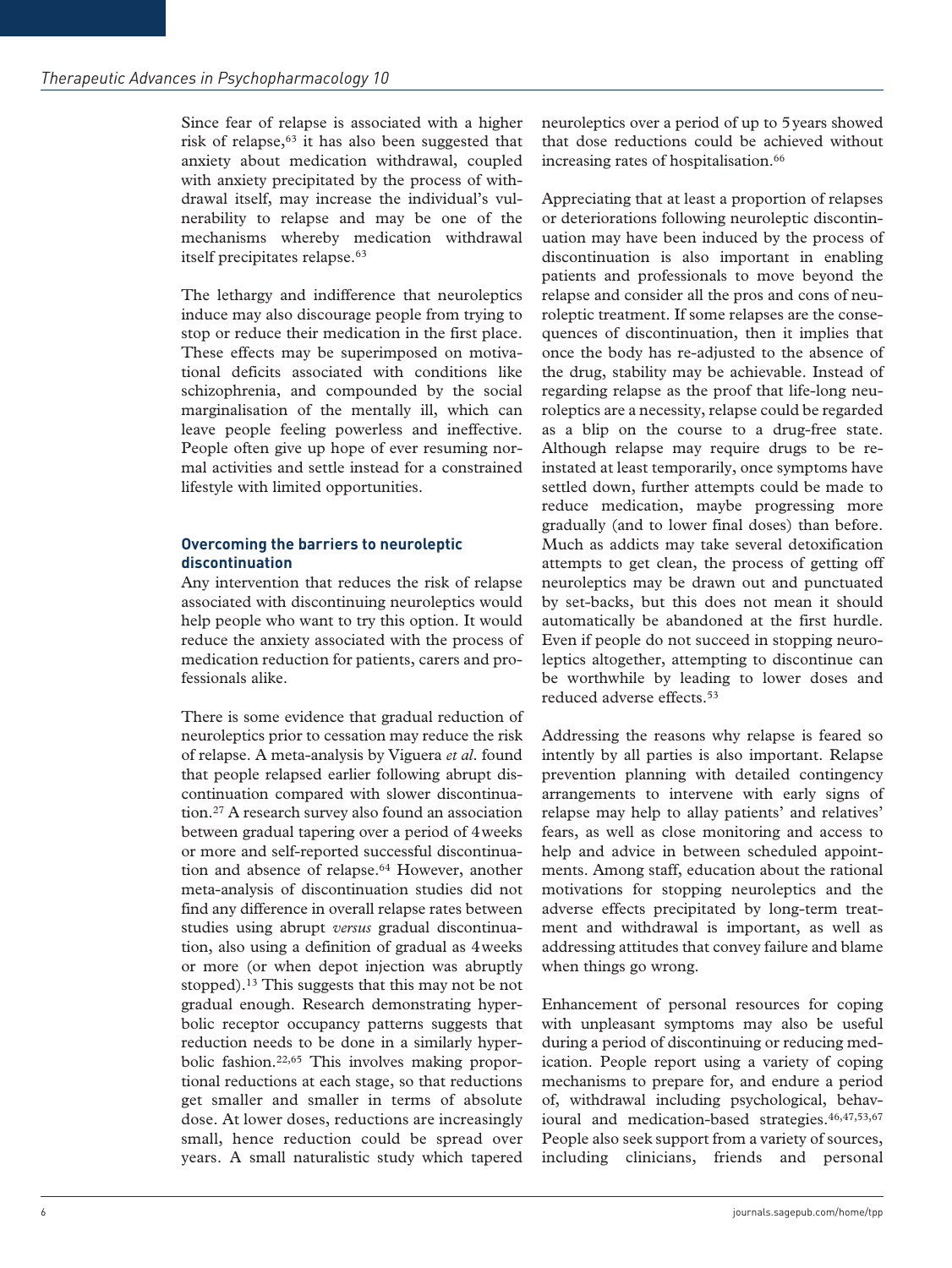acquaintances. Several studies of non-pharmacological clinical interventions or strategies have been found to improve the outcomes for people who reduce, or wish to avoid, the use of medication. Indeed, a recent systematic review has found that patients with psychotic disorders who were randomised to certain psychosocial programmes as an alternative to usual antipsychotic treatment, had equal or, in some cases, better outcomes than those patients randomised to treatment as usual with antipsychotics.<sup>68</sup> Hence strengthening individual coping mechanisms or offering other psycho-social interventions might help to reduce the risk of relapse or destabilisation associated with neuroleptic discontinuation.

Support from friends, family and professionals is also helpful for people trying to come off any drug that affects emotions and behaviour, and this is especially important with neuroleptic withdrawal given the risk of relapse.<sup>69</sup> Although general attitudes towards medical treatment have changed significantly, and patients are no longer the passive recipients of medical beneficence nor doctors the final arbiters of what must be done, many psychiatrists remain nervous about helping patients to stop neuroleptics, fearing they will be blamed if something goes wrong. Yet others do support patients to reduce or stop neuroleptic treatment when they request it, and even encourage patients to consider this option who have not previously done so.<sup>56</sup>

Professionals cite the lack of guidance when surveyed about their attitudes towards deprescribing in general,<sup>51</sup> and a desire to identify those patients who are likely to have a good outcome following antipsychotic reduction or discontinuation.56 Unfortunately, although some individual studies have identified various patient and treatment characteristics that predict subsequent relapse or functional outcome,<sup>42</sup> meta-analyses have failed to confirm any consistent predictors of relapse.13,70,71 Few existing guidelines contain any guidance on how to help people stop taking a prescribed medicine. Although, as with other psychiatric drugs, standard evidence on how to reduce and stop neuroleptics is sparse, there is a wealth of evidence from the service user community and experienced clinicians on different approaches to stopping medication.51,72,73 These and other sources suggest that a flexible approach, involving continual self-reflection and adjustment of the tapering plan according to the individual experience of withdrawal is most likely to be successful and acceptable.53 Official guidance based on this experience would encourage clinicians to support people who wish to try and stop their neuroleptic medication. NICE is currently developing guidelines for stopping benzodiazepines, opiates and antidepressant drugs, and it is to be hoped that NICE, or a similar institution, will take up the challenge of providing guidelines for the withdrawal of neuroleptics in the future.74

#### **Conclusion**

Neuroleptic drugs reduce acute symptoms of psychosis and may be helpful in some people on a long-term basis to prevent relapse or suppress ongoing symptoms. They have serious and unpleasant adverse effects, however, and some research suggests that some people may have better overall outcomes in the long-term if they attempt to discontinue the medication and avoid or minimise long-term use. On current evidence, it is not possible to predict who these people will be. Therefore, helping people to reduce and stop neuroleptic medication can be justified as a legitimate treatment option. Fear of relapse is a realistic and significant hurdle, however, and professionals, relatives and services often prioritise short-term stability, possibly at the expense of longer-term benefits. The risk of relapse may be reduced by gradual reduction of medication with support from professionals, although further research is required on just how gradual this should be. Even if the increased risk of relapse cannot be mitigated, patients should have the right to make their own decisions about neuroleptic medication in most scenarios, following a full discussion about the pros and cons of taking neuroleptic medication. They should receive support to reduce and stop neuroleptic medication if this is what they decide to do, and should not be blamed or deemed irrational if they wish to try to have a better quality of life free of the burdens of neuroleptic drugs.

#### **Conflict of interest statement**

JM is the co-chair person of the Critical Psychiatry Network. She has no financial conflicts of interest. MH and SG have no conflicts of interest.

#### **Funding**

The authors received no financial support for the research, authorship, and/or publication of this article.

### **ORCID iD**

Mark Abie Horowitz  $\blacksquare$  https://orcid.org/0000-0003-1318-2029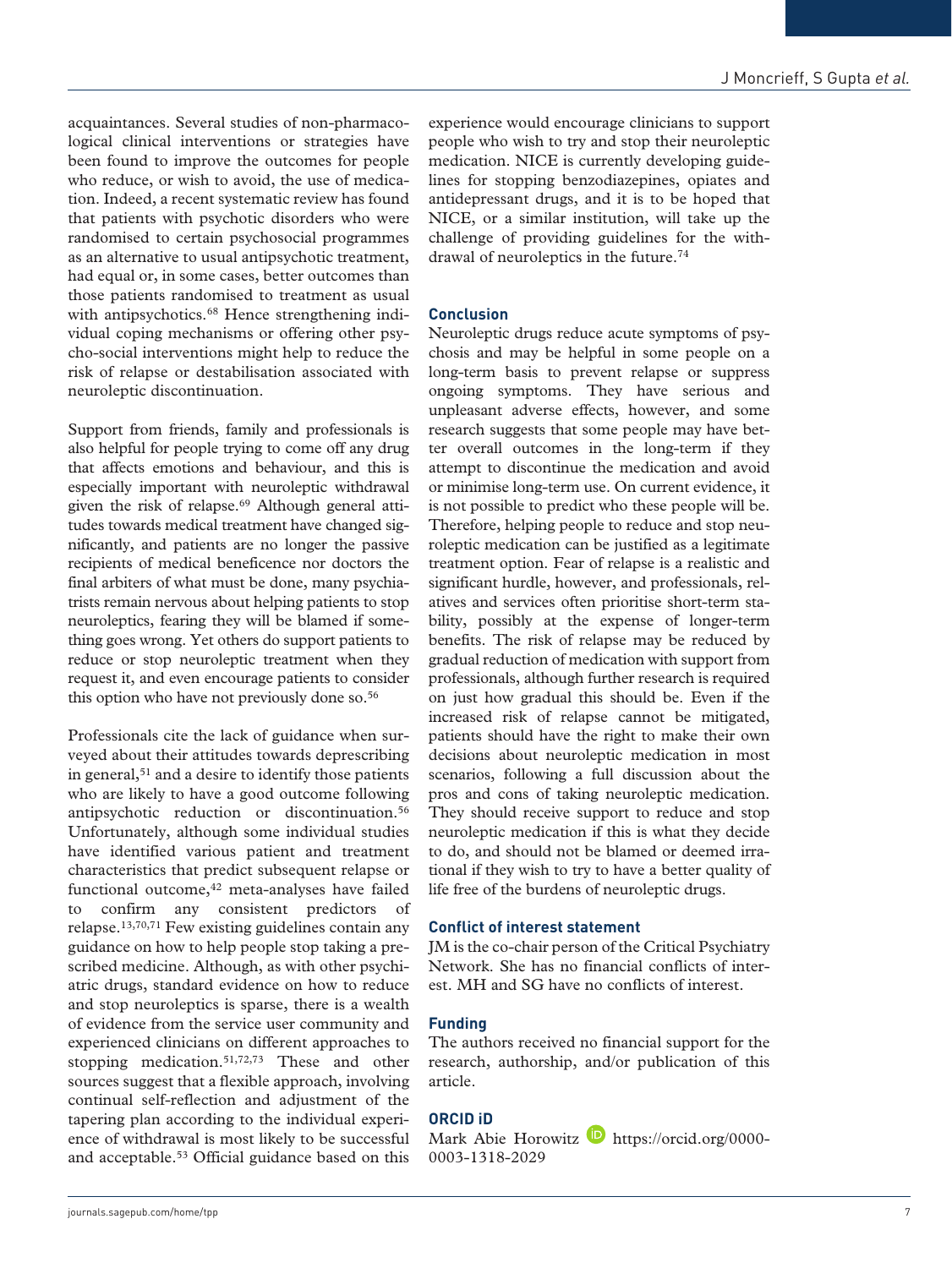# **References**

- 1. Moncrieff J. Magic bullets for mental disorders: the emergence of the concept of an "antipsychotic" drug. *J Hist Neurosci* 2013; 22: 30–46.
- 2. Correll CU, Rubio JM and Kane JM. What is the risk-benefit ratio of long-term antipsychotic treatment in people with schizophrenia? *World Psychiatry* 2018; 17: 149–160.
- 3. Goff DC, Falkai P, Fleischhacker WW*, et al*. The long-term effects of antipsychotic medication on clinical course in schizophrenia. *Am J Psychiatry* 2017; 174: 840–849.
- 4. Alexander GC, Gallagher SA, Mascola A*, et al*. Increasing off-label use of antipsychotic medications in the United States, 1995–2008. *Pharmacoepidemiol Drug Saf* 2011; 20: 177–184.
- 5. Osterberg L and Blaschke T. Adherence to medication. *N Engl J Med* 2005; 353: 487–497.
- 6. Fusar-Poli P, Smieskova R, Kempton MJ*, et al*. Progressive brain changes in schizophrenia related to antipsychotic treatment? A meta-analysis of longitudinal MRI studies. *Neurosci Biobehav Rev* 2013; 37: 1680–1691.
- 7. Dorph-Petersen K-A, Pierri JN, Perel JM*, et al*. The influence of chronic exposure to antipsychotic medications on brain size before and after tissue fixation: a comparison of haloperidol and olanzapine in macaque monkeys. *Neuropsychopharmacology* 2005; 30: 1649–1661.
- 8. Ho B-C, Andreasen NC, Ziebell S*, et al*. Long-term antipsychotic treatment and brain volumes: a longitudinal study of first-episode schizophrenia. *Arch Gen Psychiatry* 2011; 68: 128–137.
- 9. Lieberman JA, Tollefson GD, Charles C*, et al*. Antipsychotic drug effects on brain morphology in first-episode psychosis. *Arch Gen Psychiatry* 2005; 62: 361–370.
- 10. Bjornestad J, Lavik KO, Davidson L*, et al*. Antipsychotic treatment: a systematic literature review and meta-analysis of qualitative studies. *J Ment Health*. Epub ahead of print 12 March 2019. DOI: 10.1080/09638237.2019.1581352.
- 11. Thompson J, Stansfeld JL, Cooper RE*, et al*. Experiences of taking neuroleptic medication and impacts on symptoms, sense of self and agency: a systematic review and thematic synthesis of qualitative data. *Soc Psychiatry Psychiatr Epidemiol* 2020; 55: 151–164.
- 12. Gibson S, Brand SL, Burt S*, et al*. Understanding treatment non-adherence in schizophrenia and bipolar disorder: a survey of what service users do and why. *BMC Psychiatry* 2013; 13: 153.
- 13. Leucht S, Tardy M, Komossa K*, et al*. Antipsychotic drugs versus placebo for relapse prevention in schizophrenia: a systematic review and meta-analysis. *Lancet* 2012; 379: 2063–2071.
- 14. Brooks G. WIithdrawal from neuroleptic drugs. *Am J Psychiatry* 1959; 115: 931–932.
- 15. Judah LN, Josephs ZM and Murphree OD. Results of simultaneous abrupt withdrawal of ataraxics in 500 chronic psychotic patients. *Am J Psychiatry* 1961; 118: 156–158.
- 16. Cerovecki A, Musil R, Klimke A*, et al*. Withdrawal symptoms and rebound syndromes associated with switching and discontinuing atypical antipsychotics: theoretical background and practical recommendations. *CNS Drugs* 2013; 27: 545–572.
- 17. Moncrieff J, Crellin NE, Long MA*, et al*. Definitions of relapse in trials comparing antipsychotic maintenance with discontinuation or reduction for schizophrenia spectrum disorders: a systematic review. *Schizophr Res*. Epub ahead of print 8 October 2019. DOI: 10.1016/j.schres.2019.08.035.
- 18. Moncrieff J. Does antipsychotic withdrawal provoke psychosis? Review of the literature on rapid onset psychosis (supersensitivity psychosis) and withdrawal-related relapse. *Acta Psychiatr Scand* 2006; 114: 3–13.
- 19. Lu ML, Pan JJ, Teng HW*, et al*. Metoclopramide-induced supersensitivity psychosis. *Ann Pharmacother* 2002; 36: 1387–1390.
- 20. Roy-Desruisseaux J, Landry J, Bocti C*, et al*. Domperidone-induced tardive dyskinesia and withdrawal psychosis in an elderly woman with dementia. *Ann Pharmacother* 2011; 45: 13451.
- 21. Davies J and Read J. A systematic review into the incidence, severity and duration of antidepressant withdrawal effects: are guidelines evidence-based? *Addict Behav* 2019; 97: 111–121.
- 22. Horowitz MA and Taylor D. Tapering of SSRI treatment to mitigate withdrawal symptoms. *Lancet Psychiatry* 2019; 6: 538–546.
- 23. Iacobucci G. NICE updates antidepressant guidelines to reflect severity and length of withdrawal symptoms. *BMJ* 2019; 367: l6103.
- 24. Joyce J. D2 but not D3 receptors are elevated after 9 or 11 months chronic haloperidol treatment: influence of withdrawal period. *Synapse* 2001; 40: 137–144.
- 25. Quinn R. Comparing rat's to human's age: how old is my rat in people years? *Nutrition* 2005; 21: 775–777.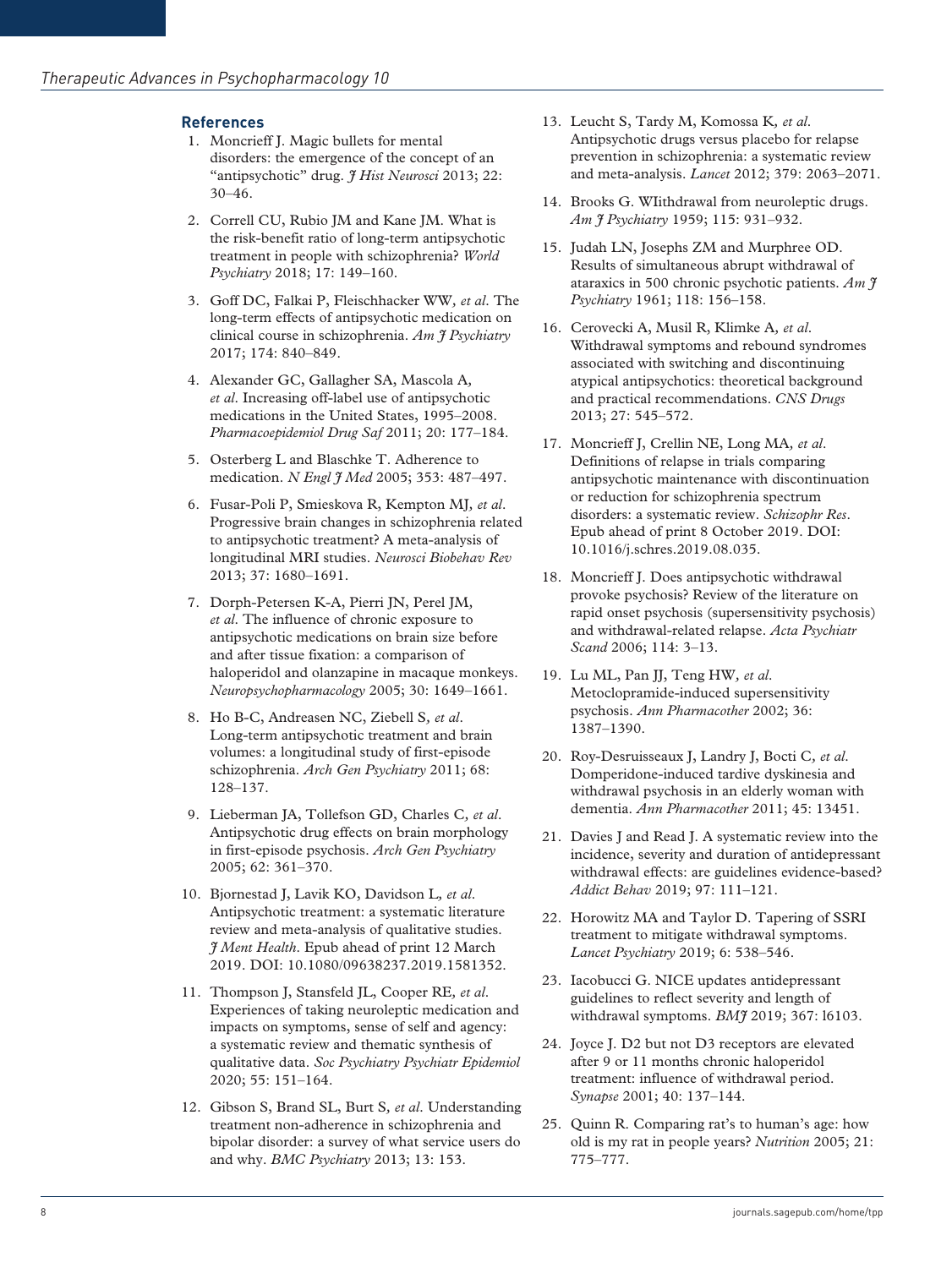- 26. Baldessarini RI and Viguera AC. Neuroleptic withdrawal in schizophrenic patients. *Arch Gen Psychiatry* 1995; 52: 189–192.
- 27. Viguera AC, Baldessarini RJ, Hegarty JD*, et al*. Clinical risk following abrupt and gradual withdrawal of maintenance neuroleptic treatment. *Arch Gen Psychiatry* 1997; 54: 49–55.
- 28. Cundall RL, Brooks PW and Murray LG. A controlled evaluation of lithium prophylaxis in affective disorders. *Psychol Med* 1972; 2: 308–311.
- 29. Suppes T, Baldessarini R, Faedda G*, et al*. Risk of recurrence following discontinuation of lithium treatment in bipolar disorder. *Arch Gen Psychiatry* 1991; 48: 1082–1088.
- 30. Baldessarini RJ, Tondo L and Viguera AC. Discontinuing lithium maintenance treatment in bipolar disorders: risks and implications. *Bipolar Disord* 1999; 1: 17–24.
- 31. Harrow M and Jobe TH. How frequent is chronic multiyear delusional activity and recovery in schizophrenia: a 20-year multi-follow-up. *Schizophr Bull* 2008; 36: 192–204.
- 32. Wils RS, Gotfredsen DR, Hjorthøj C*, et al*. Antipsychotic medication and remission of psychotic symptoms 10 years after a first-episode psychosis. *Schizophr Res* 2017; 182: 42–48.
- 33. Morgan C, Lappin J, Heslin M*, et al*. Reappraising the long-term course and outcome of psychotic disorders: the AESOP-10 study. *Psychol Med* 2014; 44: 2713–2726.
- 34. Moilanen J, Haapea M, Miettunen J*, et al*. Characteristics of subjects with schizophrenia spectrum disorder with and without antipsychotic medication: a 10-year follow-up of the Northern Finland 1966 Birth Cohort study. *Eur Psychiatry* 2013; 28: 53–58.
- 35. Ran M-S, Weng X, Liu Y-J*, et al*. Changes in treatment status of patients with severe mental illness in rural China, 1994–2015. *BJPsych Open* 2019; 5: e31.
- 36. Ran M-S, Weng X, Chan CL-W*, et al*. Different outcomes of never-treated and treated patients with schizophrenia: 14-year follow-up study in rural China. *Br J Psychiatry* 2015; 207: 495–500.
- 37. Harrow M and Jobe TH. Long-term antipsychotic treatment of schizophrenia: does it help or hurt over a 20-year period? *World Psychiatry* 2018; 17: 162–163.
- 38. Tiihonen J, Tanskanen A and Taipale H. 20-Year nationwide follow-up study on discontinuation of antipsychotic treatment in first-episode schizophrenia. *Am J Psychiatry* 2018; 175: 765–773.
- 39. Moncrieff J and Steingard S. A critical analysis of recent data on the long-term outcome of antipsychotic treatment. *Psychol Med* 2019; 49: 750–753.
- 40. Winokur G. The Iowa 500: heterogeneity and course in manic-depressive illness (bipolar). *Compr Psychiatry* 1975; 16: 125–131.
- 41. Harris M, Chandran S, Chakraborty N*, et al*. The impact of mood stabilizers on bipolar disorder: the 1890s and 1990s compared. *Hist Psychiatry* 2005; 16: 423–434.
- 42. Wunderink L, Nieboer RM, Wiersma D*, et al*. Recovery in remitted first-episode psychosis at 7 years of follow-up of an early dose reduction/ discontinuation or maintenance treatment strategy long-term follow-up of a 2-year randomized clinical trial. *JAMA Psychiatry* 2013; 70: 913–920.
- 43. Hui CLM, Honer WG, Lee EHM*, et al*. Longterm effects of discontinuation from antipsychotic maintenance following first-episode schizophrenia and related disorders: a 10 year follow-up of a randomised, double-blind trial. *Lancet Psychiatry* 2018; 5: 432–442.
- 44. Moncrieff J, Lewis G, Freemantle N*, et al*. Randomised controlled trial of gradual antipsychotic reduction and discontinuation in people with schizophrenia and related disorders: the RADAR trial (Research into Antipsychotic Discontinuation and Reduction). *BMJ Open* 2019; 9: e030912.
- 45. Gunnmo P and Bergman HF. What do individuals with schizophrenia need to increase their well-being. *Int J Qual Stud Health Well-being* 2011; 6: 1–11.
- 46. Geyt GL, Awenat Y, Tai S*, et al*. Personal accounts of discontinuing neuroleptic medication for psychosis. *Qual Health Res* 2016; 27: 559–572.
- 47. Salomon C and Hamilton B. "All roads lead to medication?" Qualitative responses from an Australian first-person survey of antipsychotic discontinuation. *Psychiatr Rehabil J* 2013; 36: 160–165.
- 48. Morant N, Azam K, Johnson S*, et al*. The least worst option: user experiences of antipsychotic medication and lack of involvement in medication decisions in a UK community sample. *J Ment Health* 2018; 27: 322–328.
- 49. Corstens D, Longden E, McCarthy-Jones S*, et al*. Emerging perspectives from the hearing voices movement: implications for research and practice. *Schizophr Bull* 2014; 40(Suppl. 4): S285–S294.